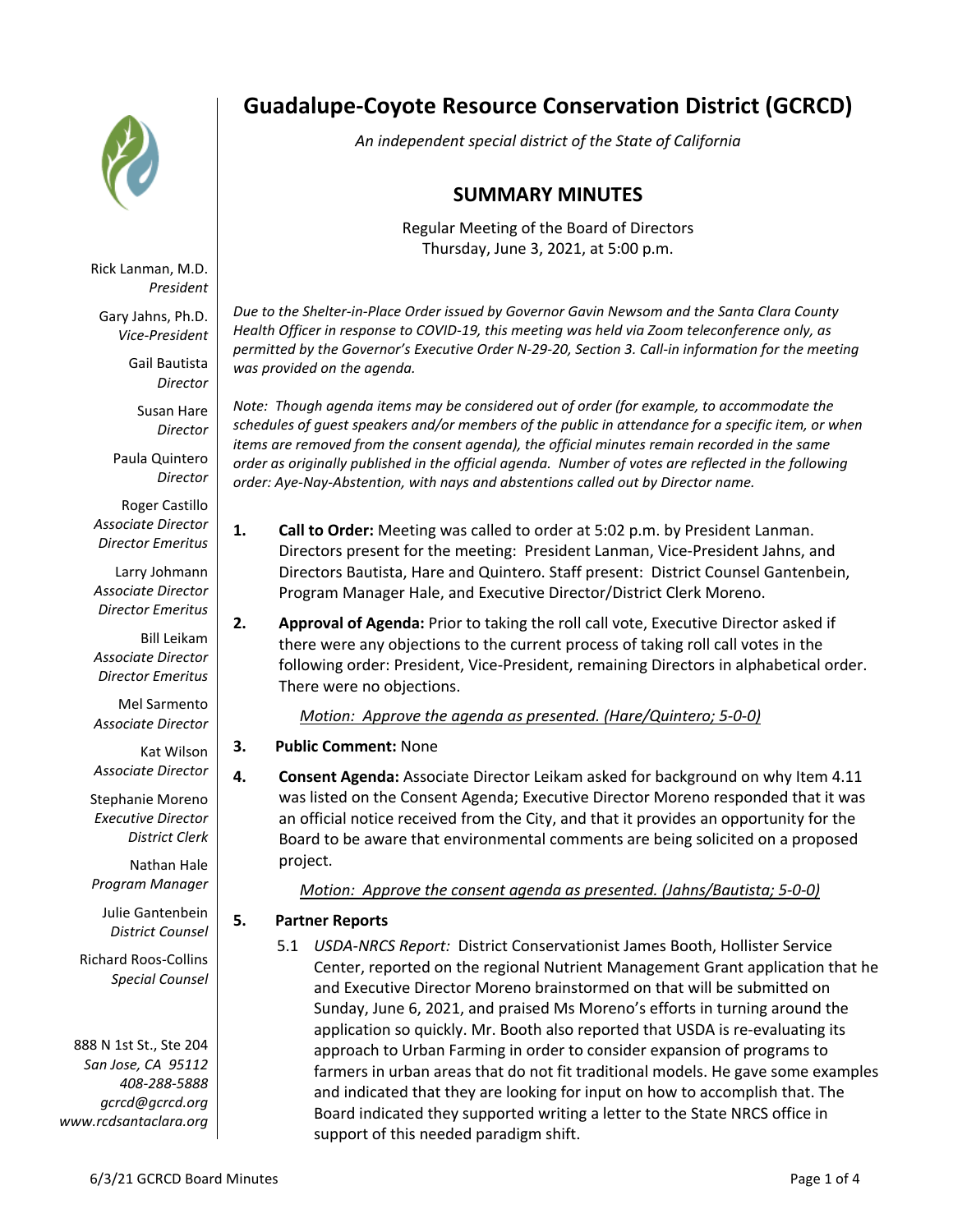5.2 *Other Reports:* Domingo Candelas, Valley Water, introduced Roseryn Bhudsabourg, a new member of their Government Relations team. He reported on the status of the Coyote Creek Watershed Plan (CCWP) in follow-up to a question he received from the Board at the last meeting, and said the plan is near completion and should be going to their Board of Directors this summer. He also indicated the intention is for Valley Water to next begin work on the Guadalupe and Pajaro Watershed plans under the One Water framework, and the One Water Plan also should be going to the Board this summer. Director Hare asked about the opportunities for public comment on the CCWP and about how to help Valley Water with soil health issues related to restoration of the banks after homeless camp cleanups. President Lanman inquired about the unique opportunity to potentially fix things in the Coyote Creek watershed because of the drought situation and asked what the top two or three mitigation opportunities would be as a result of the Anderson Dam retrofit project. Mr. Candelas said he would follow up on the questions.

Seth Schalet, Santa Clara County FireSafe Council Chief Executive Officer, said he would send Executive Director Moreno links to some presentations that may be of interest to the Board members and invited them to attend to their June and August meetings to hear more information.

#### **6. Program and Projects**

6.1 *Roundtable Discussion: Directors' Program and Project Priorities for FY 21-22:* Executive Director Moreno stated the purpose of the roundtable discussion is to allow each Director to talk about their individual priorities as they relate to the goals set forth in the Long Range Plan and determine if there are areas of consensus in which to focus funding as the budget is developed. She also asked for feedback on how much the Board would like to see remain in the operating reserves account over and above the minimum amount required per the District's reserve policy for purposed of guiding budget development. She indicated there were public comments received regarding this item which were posted online with the other meeting documents, and that there are members of the public who would like to present on potential areas for funding.

President Lanman opened up the discussion to members of the public first. Sheila Barry, University of California Cooperative Extension (UCCE) County Director for Santa Clara County, reviewed a research proposal to monitor prescribed fire impacts in the Mount Hamilton Range and Chris Potter from CASA Systems 2100, reviewed a research proposal for a remote sensing study of the survival of oak woodland trees in the areas impacted by the Santa Clara Unit (SCU) Lightening Complex fires. Executive Director Moreno reported she also discussed potential partnership opportunities with Veggielution Community Farm and the Guadalupe River Park Conservancy, and that the Santa Clara Valley Habitat Agency had reached out regarding the potential for developing a regional Monarch Butterfly project.

President Lanman indicated the importance of setting some general principles for providing funding on projects, such as giving priority to funding that will provide leverage for partners' projects and grants, and ensuring that projects that are funding support the District's mission. He has three specific focuses: 1) Tule elk habitat and passage (multi stakeholder meetings; expert consultants; DNA analysis); 2) watersheds (multi-stakeholder group; watershed assessment, top to bottom, of at least one watershed in conjunction with Valley Water and other parties); and 3) reoaking projects (focusing on projects in disadvantaged communities to reduce ambient temperatures and particulate matter in the air).

Vice-President Jahns would like to see a request for proposal issued to solicit potential projects in line with District priorities and indicated he would prefer to spend down the operating reserves over a two-year period rather than allocating all of it this fiscal year. His priorities are habitat (in particular riparian habitat), biodiversity and water quality.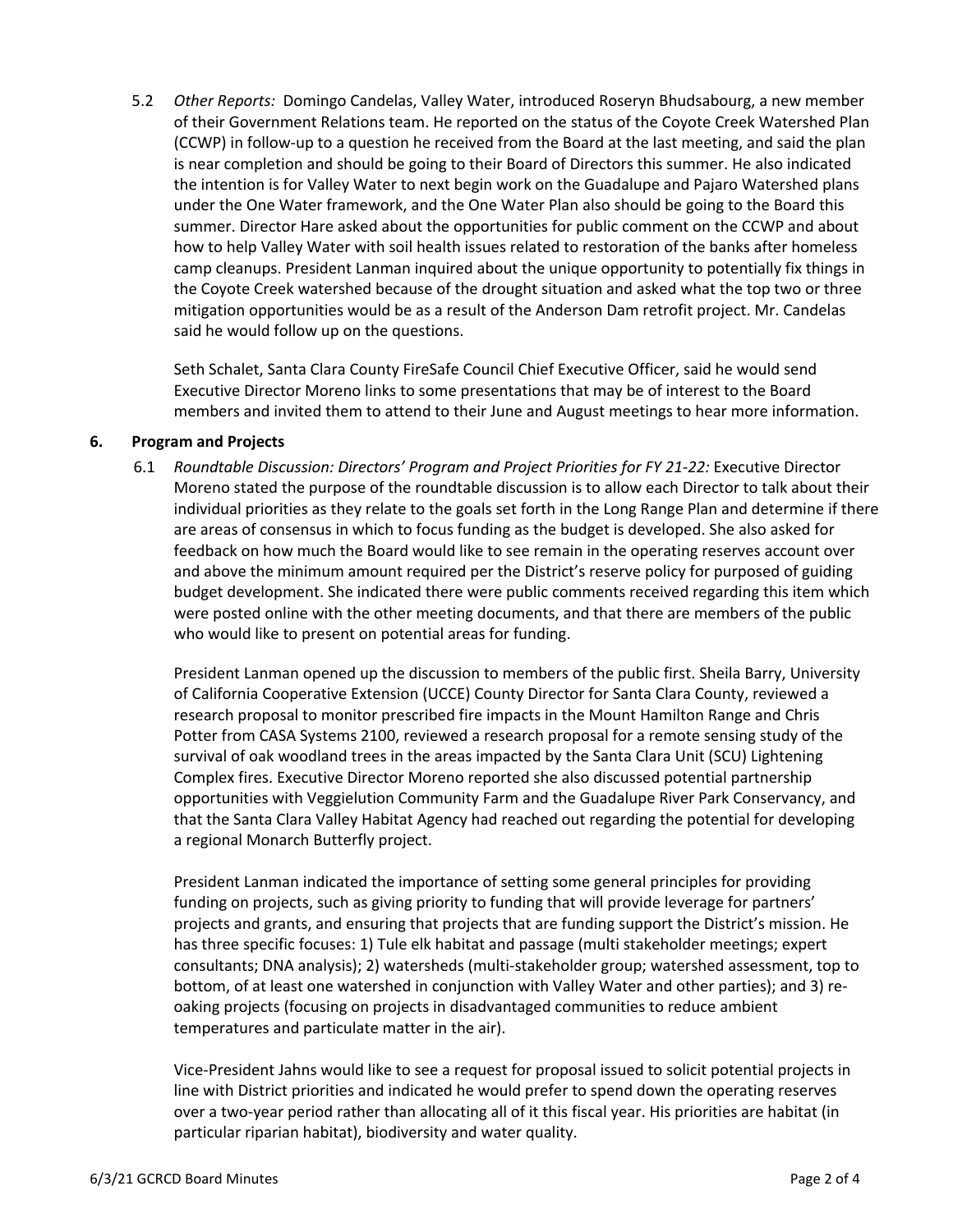Director Bautista stated that she would like to follow up on the work of the ad hoc Environmental Justice Committee, and that her interests are public engagement, water quality, and providing student opportunities. She would also like to see projects that support the work being done by Veggielution and Master Gardeners.

Director Hare would like to see the District move this year from funding lots of little projects to funding a big idea that is important and measurable. She believes the District should show leadership in addressing climate change, and that a large climate change project could encompass other District priorities as well.

Director Quintero is interested in public engagement; hiring a grant writer as previously suggested to assist community organizations; and providing opportunities for engagement with students, particularly minorities and persons of color, on climate change and sustainability issues. She also would like to see more equity in providing funding to underserved communities.

During the discussion, Director Jahns echoed Director Quintero's comments on equity and said he would like the District to be conduct more outreach. Program Manager Hale recommended that the Board consider hiring an outreach coordinator given the Executive Director Moreno's current work demands. Director Hale voiced her support for hiring a grant writer. Associate Director Leikam indicated a Board member with the Urban Wildlife Research Project has grant expertise and may be able to provide insight to Ms Moreno regarding starting a grant writing program. District Conservationist James Booth offered his observation that resource conservation districts, and especially GCRCD, have been most impactful when they are able to fill in the gaps in services that other agencies cannot provide.

#### **7. Administration**

7.1 *Environmental and Social Justice Policy:* The Ad Hoc Committee (Quintero/Bautista) reviewed the process for developing the final document, and recommended the policy be renamed the Environmental and Social Justice Policy. The Board discussed suggested edits to the draft and reached consensus on amendments.

> *Motion: Adopt a resolution approving the Environmental and Social Justice Policy, as amended during discussion. (Lanman/Hare; 5-0-0)*

7.2 *Rules of Order Policy (continued from April 1, 2021):* The Ad Hoc Committee (Lanman/Hare) is recommending approval of the policy. Written public comment was received from Doug Muirhead and Nathan Hale (as a member of the public). The Board discussed suggested edits and reached consensus on amendments.

> *Motion: Adopt a resolution approving the Rules of Order Policy, as amended during discussion. (Quintero/Bautista; 5-0-0)*

#### **8. Director/Associate Director/Staff Updates:**

8.1 Individual Directors, Associate Directors and staff provided updates.

#### **9. Meeting was adjourned at 7:52 p.m.**

#### **Consent Agenda**

- 4.1 Approve minutes for the April 1, 2021, Board Meeting.
- 4.2 Approve minutes for the April 20, 2021, Board Meeting.
- 4.3 Financial reports through April 30, 2021.